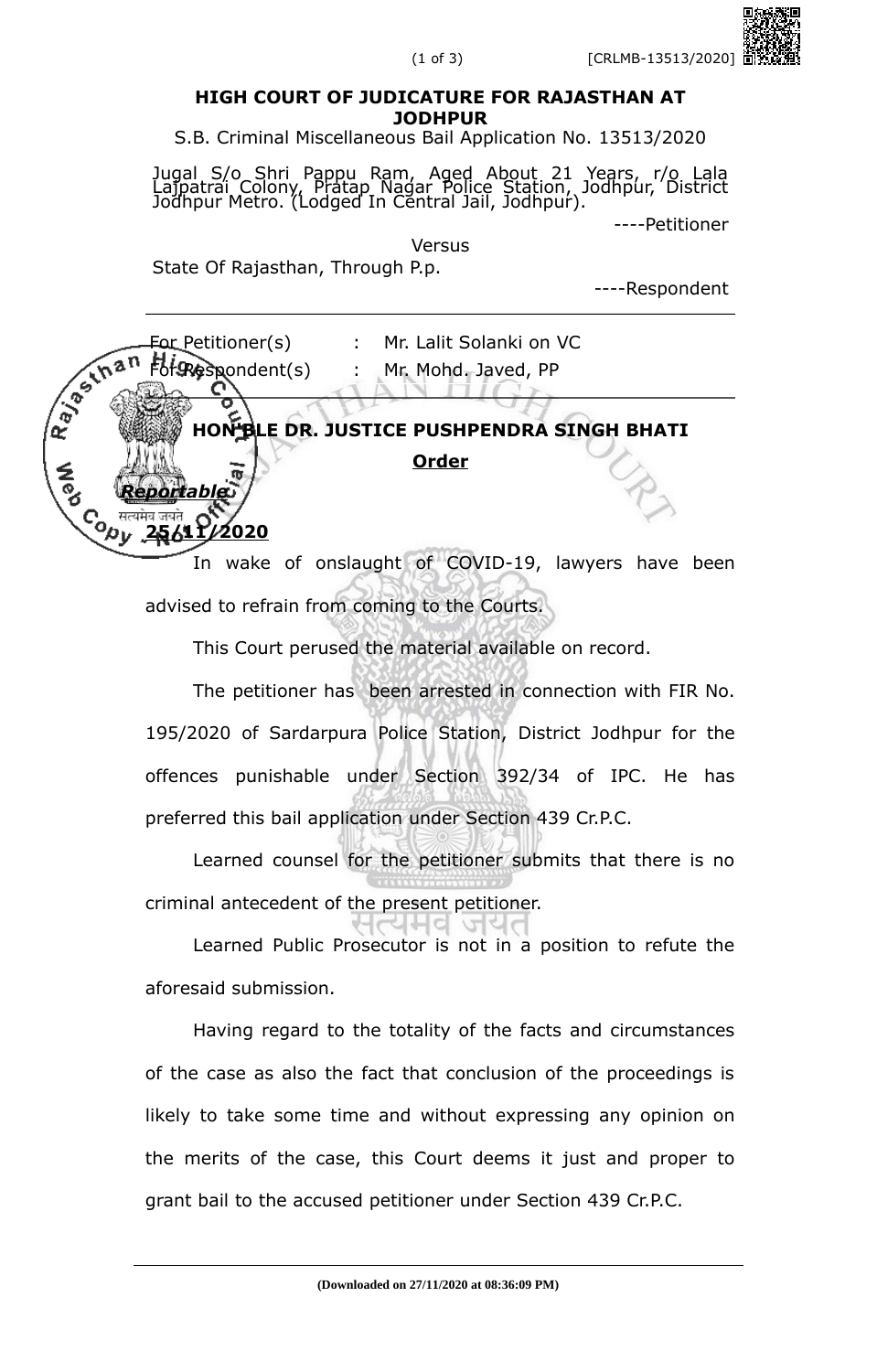Accordingly, this bail application filed under Section 439 Cr.P.C. is allowed and it is directed that petitioner Jugal S/o Shri Pappu Ram shall be released on bail in connection with FIR No. 195/2020 of Sardarpura Police Station, District Jodhpur provided he executes a personal bond in a sum of Rs.50,000/- with two sound and solvent sureties of Rs.25,000/- each to the satisfaction<br>  $\frac{1}{2}$ <br>  $\frac{1}{2}$ <br>  $\frac{1}{2}$ <br>  $\frac{1}{2}$ <br>  $\frac{1}{2}$ <br>  $\frac{1}{2}$ <br>  $\frac{1}{2}$ <br>  $\frac{1}{2}$ <br>  $\frac{1}{2}$ <br>  $\frac{1}{2}$ <br>  $\frac{1}{2}$ <br>  $\frac{1}{2}$ <br>  $\frac{1}{2}$ <br>  $\frac{1}{2}$ <br> of learned trial court for his appearance before that court on each cevery date of hearing and whenever called upon to do so till the completion of the trial.

There is no mention regarding the status of criminal Contract antecedents of the present petitioner in the impugned order. It is often seen by this Court that the learned courts below are not specific in regard to antecedents of the accused persons, which causes delay in the disposal of the bail applications, as, if the person is not having antecedents and his antecedents are called, receiving of such antecedents reports takes quite some time. Though the antecedent alone is not a ground of rejecting or accepting a bail, but it is must that the Hon'ble High Court should have the antecedent report to check the applicability of Section 437 (1) of Cr.P.C. as well as to weigh the case of the accused person with overall perspective of the allegations levelled.

**Thus, this Court directs that all learned trial courts shall, while allowing or disallowing any regular/anticipatory bail application of any accused person, give the complete details of the antecedents, if any, and also record that there are no antecedents of the accused person in case of none being there. If there are antecedents of the accused, then the complete details of**